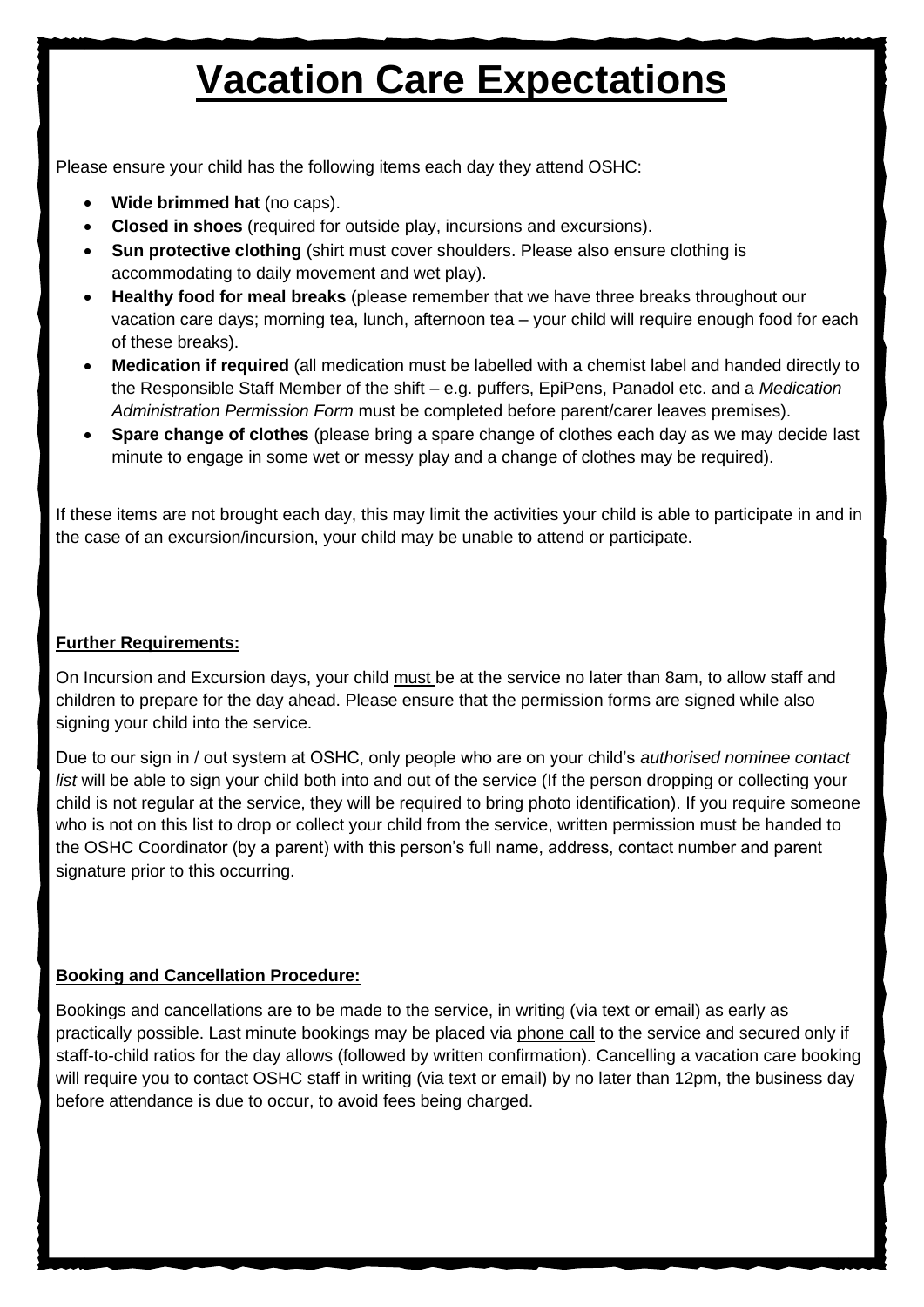## **Saint Joseph's Wandal OSHC, April Vacation Care 2021**

**0429 316 543** 

|                | Week 1                                                                                                               | <b>Week 2</b>                                                                                        |  |  |  |  |
|----------------|----------------------------------------------------------------------------------------------------------------------|------------------------------------------------------------------------------------------------------|--|--|--|--|
|                | Monday 5 <sup>th</sup> - Sunday 11 <sup>th</sup> April 2020                                                          | Monday 12 <sup>th</sup> - Sunday 18 <sup>th</sup> April 2020                                         |  |  |  |  |
|                |                                                                                                                      | <b>Crazy Socks and Creation Day</b>                                                                  |  |  |  |  |
| <b>MONDAY</b>  | <b>EASTER MONDAY</b>                                                                                                 |                                                                                                      |  |  |  |  |
|                | <b>OSHC Closed</b>                                                                                                   | Bring a pair of white socks with you today and let's create                                          |  |  |  |  |
|                |                                                                                                                      | some crazy socks! Who can make their socks the<br>craziest? Our panel of judges (OSHC staff) will be |  |  |  |  |
|                |                                                                                                                      | keeping an eye out!                                                                                  |  |  |  |  |
|                |                                                                                                                      |                                                                                                      |  |  |  |  |
|                |                                                                                                                      | We will also be creating a variety                                                                   |  |  |  |  |
|                |                                                                                                                      | of other masterpieces today.                                                                         |  |  |  |  |
|                | <b>Trivia Day</b>                                                                                                    | <b>Games Day</b>                                                                                     |  |  |  |  |
|                |                                                                                                                      |                                                                                                      |  |  |  |  |
|                | Today we will be creating teams and working together to                                                              | We have lots of fun games organised for today both in                                                |  |  |  |  |
|                | test our knowledge in our new trivia challenges! Some<br>laughs will be had along the way!                           | small and large groups. Some of the games of the day<br>are:                                         |  |  |  |  |
| <b>TUESDAY</b> |                                                                                                                      | Celebrity heads / Who am                                                                             |  |  |  |  |
|                |                                                                                                                      | $\overline{1}$ ?                                                                                     |  |  |  |  |
|                |                                                                                                                      | Charades                                                                                             |  |  |  |  |
|                |                                                                                                                      | Board games and more                                                                                 |  |  |  |  |
|                | <b>Team Building Day</b>                                                                                             | <b>Kite Making / Flying Day</b>                                                                      |  |  |  |  |
|                |                                                                                                                      | Today the children will be making creative kites. Prizes                                             |  |  |  |  |
| WEDNESDAY      | The children will be working together, listening carefully,<br>communicating clearly, and thinking creatively to get | will be awarded for most creative and best flying!                                                   |  |  |  |  |
|                | through our team building                                                                                            |                                                                                                      |  |  |  |  |
|                | challenges.                                                                                                          |                                                                                                      |  |  |  |  |
|                |                                                                                                                      |                                                                                                      |  |  |  |  |
|                |                                                                                                                      |                                                                                                      |  |  |  |  |
|                | <b>Disco / Musical Activities Day</b>                                                                                | <b>Sports Day</b>                                                                                    |  |  |  |  |
|                | Wear your best disco outfit today to boogie with your                                                                | Lots of sports fun will be had today                                                                 |  |  |  |  |
|                | friends and compete in a range of music madness                                                                      | (as requested by the children)!                                                                      |  |  |  |  |
|                | challenges.                                                                                                          | <b>Tunnel Ball</b>                                                                                   |  |  |  |  |
| THURSDAY       | Prizes available for most                                                                                            | <b>Lead Ball</b><br><b>Bin Cricket</b>                                                               |  |  |  |  |
|                | creatively dressed,                                                                                                  | Dodge Ball                                                                                           |  |  |  |  |
|                | participation, best dance                                                                                            |                                                                                                      |  |  |  |  |
|                | moves and more!                                                                                                      |                                                                                                      |  |  |  |  |
|                | <b>Treasure Hunt Day</b>                                                                                             | <b>Creative Construction Day</b>                                                                     |  |  |  |  |
|                | There is some buried treasure hiding somewhere around                                                                | Varieties of construction resources will be available for                                            |  |  |  |  |
|                | the school - work in your teams to follow your map and                                                               | the children to utilise, using their                                                                 |  |  |  |  |
| FRIDAY         | find the hidden treasures!                                                                                           | imaginations and creative thinking skills to                                                         |  |  |  |  |
|                |                                                                                                                      | design and construct their masterpiece. The                                                          |  |  |  |  |
|                |                                                                                                                      | children will have the option to present their<br>masterpieces to the panel of judges (OSHC          |  |  |  |  |
|                |                                                                                                                      | staff) and audience.                                                                                 |  |  |  |  |
|                |                                                                                                                      |                                                                                                      |  |  |  |  |
|                |                                                                                                                      | Prizes up for grabs!                                                                                 |  |  |  |  |